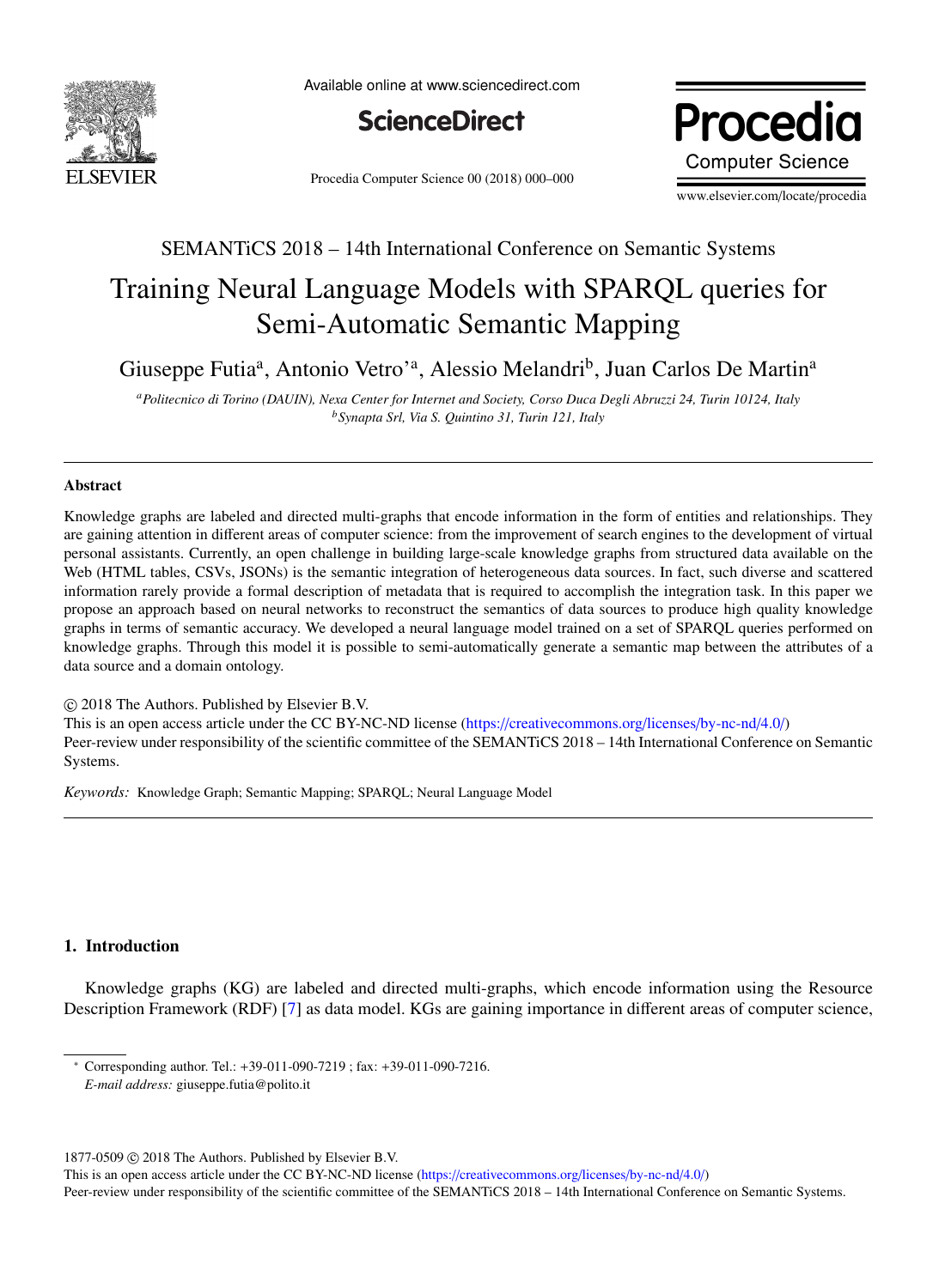from the improvement of search engines<sup>[1](#page-1-0)</sup> to the development of intelligent systems<sup>[2](#page-1-1)</sup>. KGs exploit RDF to express data in the form of subject-predicate-object and domain ontologies [\[17\]](#page-11-1) adopted on top of RDF enable to formally define semantic types, properties, and relationships of concepts.

The integration of the vast amount of scattered data available on the Web through different formats (HTML tables, CSVs, JSONs, and -more generally- information retrieved through API services) is a key ingredient to build largescale KGs. In the Semantic Web studies, a common approach to combine information from multiple heterogeneous sources exploits domain ontologies to produce a semantic description of data sources through a process called semantic mapping (SM). Such process implies the construction of a bridge between the attributes of a specific data source -for instance the fields of a table- and semantic types and relationships described by a domain ontology.

Considering the variety of the data released on the Web, manual generation of SMs requires a significant effort and expertise and, although desirable, the automation of this task is currently a challenging problem. For these reasons, we propose a semi-automatic approach for the construction of SMs based on the training of a neural language model (NLM), i.e. Word2Vec [\[9\]](#page-11-2), exploiting SPARQL queries performed on knowledge graphs as training set.

SPARQL queries incorporate semantic information expressed through domain ontologies. As a matter of fact, we may consider the triple "<http://dbpedia.org/resource/Alessandro\_Manzoni> <http://dbpedia.org/ontology/birthPlace> ?birthPlace"[3](#page-1-2), which allows the user to retrieve the Alessandro Manzoni's place of birth. This query is particularly suitable to become a sentence for training a NLM for two reasons: (i) articles, conjunctions, adverbs, and prepositions are not present; (ii) the vocabulary used is limited, but rich in semantics: properties like dbo:birthPlace are defined by a domain ontology.

In our paper we describe an approach that employs similar vector representation, generated by a NLM, of SPARQL variables that express the same meaning, for instance ?birthPlace, ?birthplace, ?birth\_place. We label all these variables with a specific SM and we exploit the potential syntactic closeness between such variables and the attributes of a data source. Consequently, we reconstruct the semantics of the data source to produce knowledge graphs. We evaluate our approach considering the semantic accuracy metric, defined by the ISO standard 25012 [\[13\]](#page-11-3) as the closeness of the data values to a set of values defined in a domain considered semantically correct.

The remainder of the paper is structured as follows. Section 2 provides deep insights on the problem statement. Section 3 provides references to research works developed around the automatic and semi-automatic generation of SMs. Section 4 describes the foundations of our proposed approach. Section 5 presents details about the SM generation process, followed by results and a discussion in Section 6. Finally, Section 7 provides conclusions and suggests activities for future works.

## 2. Problem Statement

Fig. [1](#page-2-0) shows an example of semantic mapping of a sample data source.

The construction of the semantic map is based on two different steps. The first step is to infer semantic types of data fields. In other words, each source attribute has to be labeled with a class and/or a data property of the domain ontology. In Fig. [1,](#page-2-0) examples of semantic types of the table attributes are the name of Person and the name of City. The second step is to identify the relationship between semantic types. In this case, in fact, we need to assume if City is the place where a person was born, or where a person lives, or even where a person died. Therefore, to build a complete semantic map we need to recognize the semantic type of the attributes of a dataset and then to establish the relationship between these semantic types.

SMs can be formalized using specific languages in compliance with the W3C recommendations, including for instance R2RML [\[2\]](#page-11-4) and RML [\[3\]](#page-11-5). Both these languages define SMs according to RDF principles: R2RML maps

<span id="page-1-0"></span><sup>&</sup>lt;sup>1</sup> In 2012 Google presents its knowledge graph (currently known as Knowledge Vault) to enhance its search engine's results with information gathered from a variety of sources

<span id="page-1-1"></span><sup>&</sup>lt;sup>2</sup> Personal assistants like Apple Siri, Microsoft Cortana, and Amazon Alexa exploit high quality knowledge graphs in order to improve their services.

<span id="page-1-2"></span><sup>&</sup>lt;sup>3</sup> Hereafter we use abbreviated versions for URIs for brevity reasons. In case of resources such as <http://dbpedia.org/resource/Alessandro\_Manzoni> we use dbpedia:Alessandro\_Manzoni and in case of ontology properties such as <http://dbpedia.org/ontology/birthPlace> we use dbo:birthPlace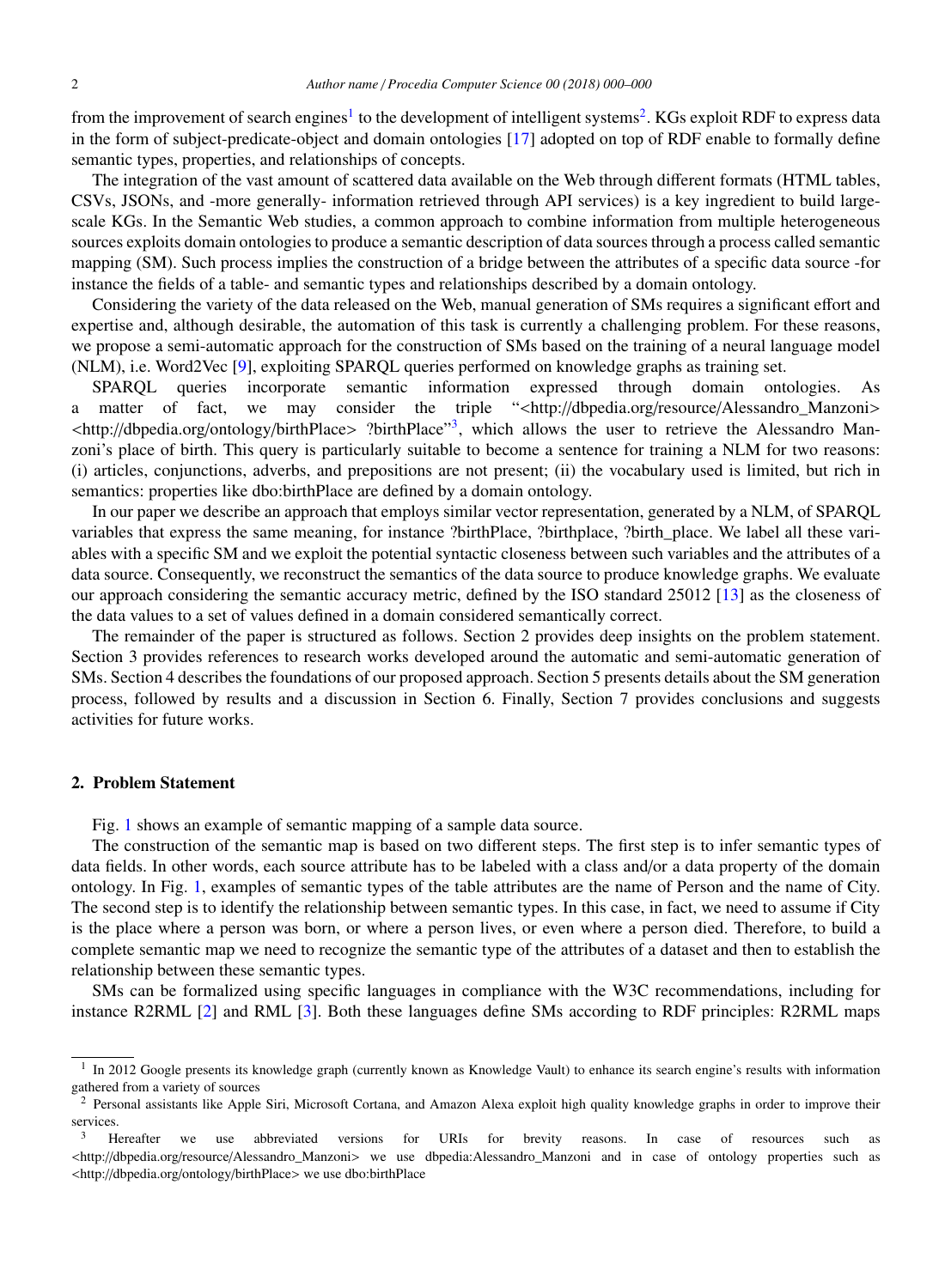

<span id="page-2-0"></span>Fig. 1. Example of Semantic Mapping



<span id="page-2-1"></span>Fig. 2. Example of Domain Ontology

data of relational databases to the RDF data model, while RML extends R2RML's applicability and broaden R2RML's scope to define mappings of data released in other formats such as CSV or JSON. Assuming that the table reported in Fig. [1](#page-2-0) is published in the CSV format with the name "authors.csv", the RML file that describes the semantic map to the domain ontology of Fig. [2](#page-2-1) includes RDF statements reported in Fig. [3.](#page-3-0)

Automation of this task is currently a challenging problem because the system should be able to recognize the semantic types of data source fields and the semantic relationships between such fields. Furthermore, one of the main issues in traditional approaches for the generation of SMs is based on the fact that data sources schemas (for instance relational databases) and domain ontologies use different conventions to name their artifacts even when they model the same domain and thus should use a similar terminology. As underlined by Pinkel et. al [\[10\]](#page-11-6), such differences have different causes: short identifiers for table attributes of data source and long speaking names for ontologies; plural vs. singular class types; different tokenization systems. As explained in following sections, in our approach we consider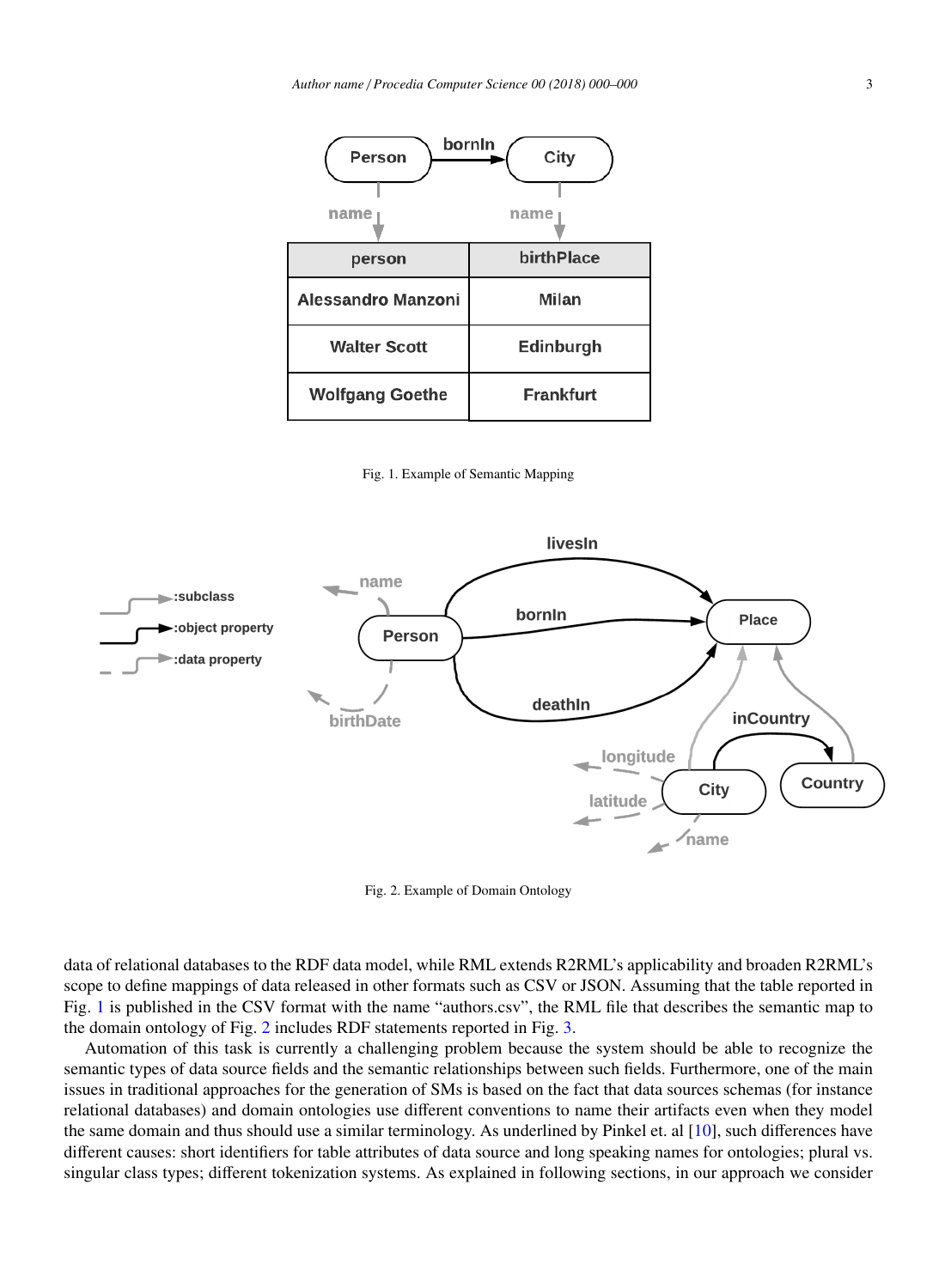

<span id="page-3-0"></span>Fig. 3. Example of RML file

instead potential syntactic similarities between attributes of a table and SPARQL query variables. The assumption is that traditional problems related to the name conflicts between traditional data sources and ontologies are mitigated.

## 3. Related Work

SM is a well-known problem in the field of ontology-based data integration systems [\[15\]](#page-11-7) [\[16\]](#page-11-8). In fact, a number of systems to support the SM generation has been developed and, consequently, generic and effective benchmarks for their evaluation are also available [\[10\]](#page-11-6). According to the benchmarks, there are two different dimensions for classifying such systems: (i) availability of a domain ontology; (ii) automation level of the the tool. Regarding the first dimension, the ontology could already be described in details when the SM construction starts, or it could be incomplete. For the second dimension, tools could follow a full-automatic or a semi-automatic process. In particular, for systems that adopt a semi-automatic approach, the operation is in general iterative, because the mapping phase can be interspersed by human feedback to incorporate corrections and gradually achieve better semantic accuracy.

Among the most prominent automatic tools, we mention BootOX [\[5\]](#page-11-9) and IncMap [\[11\]](#page-11-10). BootOX is based on direct mapping<sup>[4](#page-3-1)</sup>: every table in the database is mapped into a class of the ontology, data attributes are mapped on data properties, and foreign keys to object properties. IncMap, instead, runs in two phases: firstly, it uses lexical and structural matching and, secondly, it represents with a meta-graph the ontology and the schema of the input dataset in order to preserve their structure. In the field of more general purpose tools, we remark MIRROR [\[8\]](#page-11-11) and D2RQ [\[1\]](#page-11-12). Both tools do not necessarily exploit an existing domain ontology, but they can generate an ontology on-the-fly based on the input data schema. In details, MIRROR produces R2RML direct mappings exploiting the morph-RDB<sup>[5](#page-3-2)</sup> engine. D2RQ, instead, uses its own native language to define the SMs.

In the field of semi-automatic tools, there is a recent proliferation of tools that exploit all the background knowledge of RDF data, its production and its queries. Heyvaert et. al [\[4\]](#page-11-13), for instance, propose an ontology-based data mapping generation method that uses extended knowledge from existing RDF data, schemas, query workload, and already-built SMs, and combines it with knowledge provided by the mapping process to generate new SMs. Other approaches [\[6\]](#page-11-14), instead, focus only on the reuse of already-built SMs in a specific domain in order to learn the semantics behind data sources.

<span id="page-3-1"></span>For more details, see: âAIJA Direct Mapping of Relational Data to RDFâ AI, W3C Recommendation 27 September 2012. More information available at: <https://www.w3.org/TR/rdb-direct-mapping/.>

<span id="page-3-2"></span><sup>5</sup> The GitHub repository of the engine is available at: https://github.com/oeg-upm/morph-rdb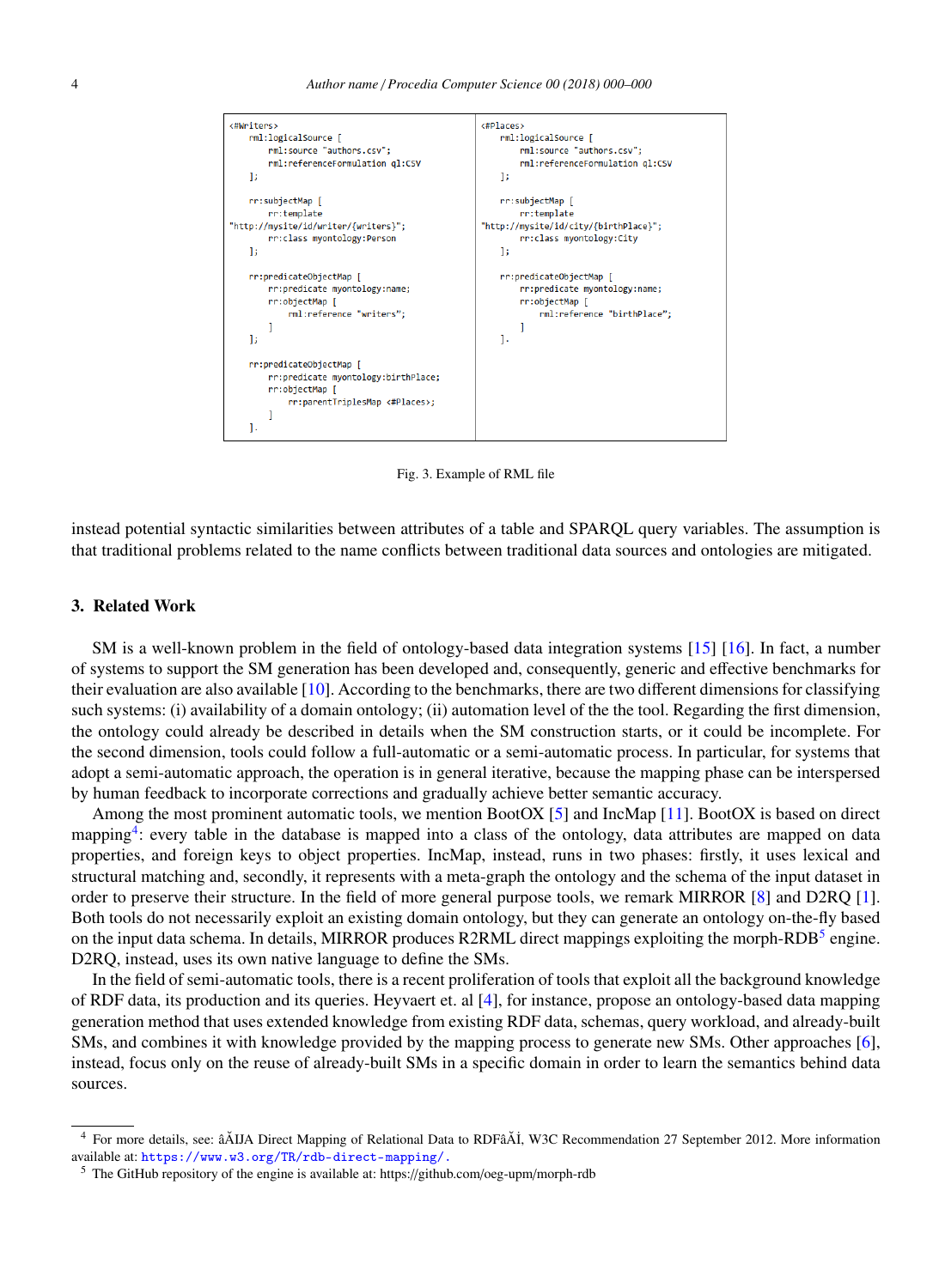Our system adopts a semi-automatic approach: it receives as input a domain ontology for the SM generation and suggests to the user several possible SM schemes. Although the approaches that exploit already-built SMs are very promising, the current problem is that high-quality (in terms of semantic accuracy) SMs are complex to understand and reuse, and in many cases are not publicly available, because they are developed by private organizations for their own purposes. For these reasons, we decide to use SPARQL queries instead of existing SMs on a specific domain. The SPARQL queries, in fact, offer a variety of advantages with respect to SMs: they are easier to understand by users with basic skills and they are recently made available by research projects like LSQ, the Linked data Sparql Queries dataset<sup>[6](#page-4-0)</sup>, maintained by the AKSW Research Group at the University of Leipzig. Furthermore, at the best of our knowledge, there are no systems that exploit a NLM like Word2Vec that are able to generate valuable SMs exploiting the vector representation of SPARQL variables in triple patterns.

#### 4. Approach

SPARQL (a recursive acronym for SPARQL Protocol and RDF Query Language) is a semantic query language that allows users to retrieve and manipulate data stored in the RDF format. Our proposal is to harness SPARQL queries to train a NLM that reconstruct the semantics of a data source.

This section is structured as follows: (i) we provide details on NLM principles and we describe the key ideas behind a specific implementation called Word2Vec; (ii) we explain how we use Word2Vec to assign a vector representation to SPARQL variables; (iii) we clarify the potential behind syntactic similarities between SPARQL query variables and attributes of a data source, in order to reconstruct the semantics of the latter.

#### *4.1. Word2Vec as Neural Language Model*

The goal of a Language Model (LM) is to learn the joint probability function of sequences of words in a specific language. LMs are becoming a fundamental part of many systems that attempt to solve natural language processing tasks, such as machine translation and speech recognition. Currently, LMs developed using neural networks also known as Neural Language Models define the state of the art in terms of learning efficiency and accuracy [\[12\]](#page-11-15).

The Word2Vec Neural Language Model is an approach based on a two-layered neural network to learn *word embeddings*, i.e. dense and low-dimensional vectors that convey syntactic and semantic information. Word2Vec is characterized by two different models, the Continuous Bag-of-Words model (CBOW) and the Skip-Gram model (Fig. [4\)](#page-5-0).

Although it is not the focus of this paper to provide the reader with an explanation of how neural networks for language modeling work, below we briefly summarize the working mechanisms of CBOW and Skip-Gram models.

The goal of CBOW is to predict a word given its context, which is defined as the window of words to the left and to the right of a target word in a sentence. In the CBOW, the neural network has the following behaviour:

- 1. The input layer is characterized by the surrounding words of the target, whose embedding representations are retrieved from the input weight matrix and projected in the projection layer.
- 2. Then, using the output weight matrix between the projection layer and the output layer, a score for each word in the vocabulary is computed, which is the probability of the word being a target word.

The goal of Skip-Gram is inverse of CBOW, because it tries to predict the context words from the target word:

- 1. The input layer is constituted by the target word, whose embedding representation is retrieved from the input weight matrix and projected in the projection layer.
- 2. Then, using the output weight matrix between the projection layer and the output layer characterized by the surrounding words of the target, a score for each word in the vocabulary is computed, which is the probability of the word being a context word.

<span id="page-4-0"></span><sup>6</sup> More details on the available datasets and the SPARQL storage model is available at: <http://aksw.github.io/LSQ/>.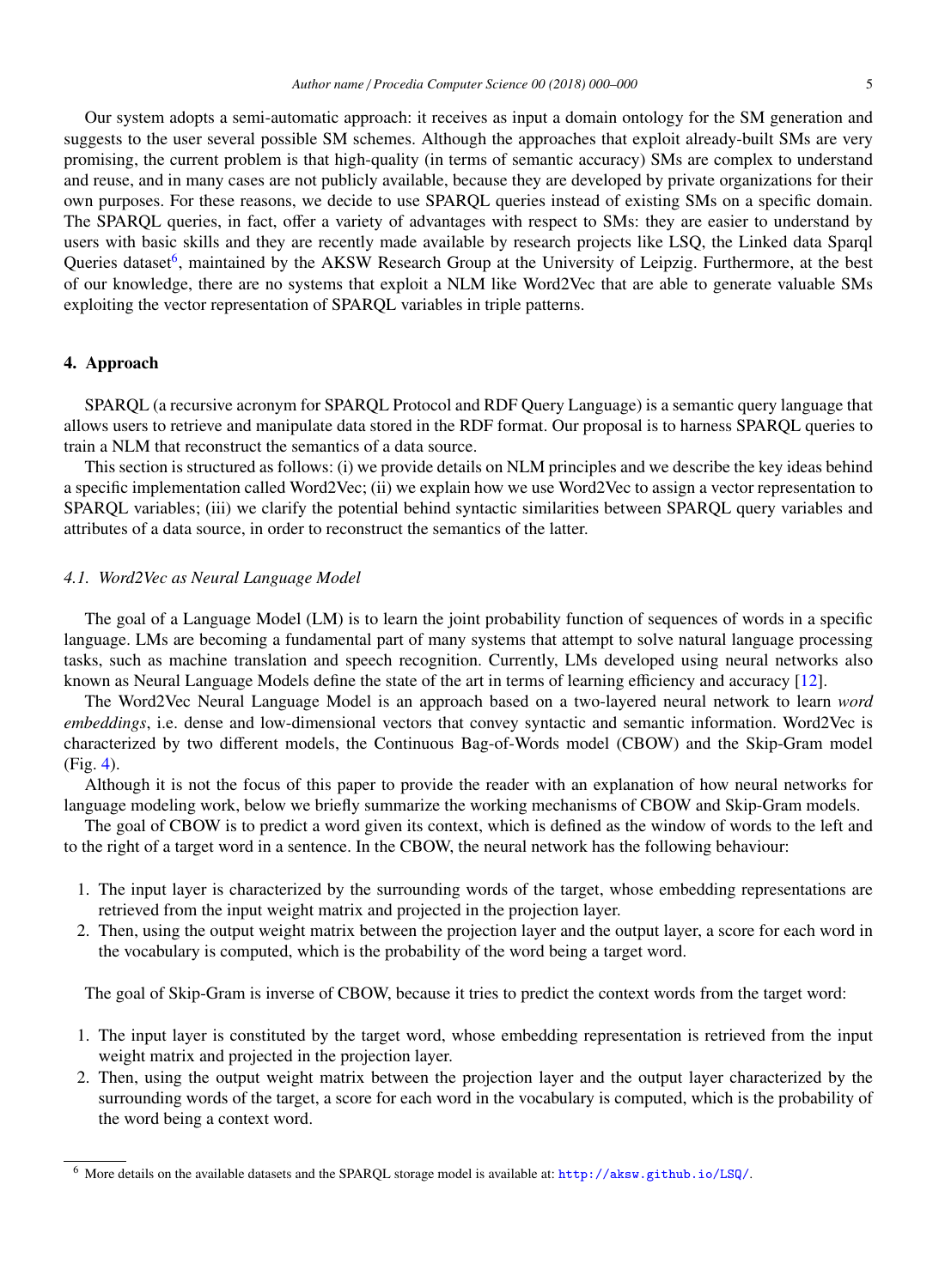

<span id="page-5-0"></span>Fig. 4. Architecture of Word2Vec models: CBOW and Skip-Gram

#### *4.2. Embedding Representation of SPARQL Variables*

Triple patterns mentioned in SPARQL queries like "?person dbo:birthPlace ?birthPlace" are assertions characterized by a subject, a predicate, and an object. For such reason, they can be considered as natural language sentences, composed by three words, corresponding to the elements of the triples.

Furthermore, variables mentioned in such triples, for instance ?birthPlace, have two peculiar features: (i) they contain a well defined semantic type (a place in our case); (ii) they have specific relationships with other entities in the KG (someone's birthplace in our case).

To better understand such peculiarities, consider the 2 following examples of queries:

```
?person dbo:birthPlace ?birthPlace .
?birthPlace dbp:latitude ?lat .
?birthPlace dbp:longitude ?long .
?person dbo:birthPlace ?bp .
?bp dbp:longitude ?lat .
?bp dbp:longitude ?long .
```
In this case the variables ?birthPlace and ?bp are characterized by a similar context: they are preceded by either dbo:birthPlace and ?person, while they are followed by dbp:latitude and ?lat.

As explained by Ristoski and Paulheim [\[14\]](#page-11-16), the goal of a NLM like Word2Vec is "to estimate the likelihood of a specific sequence of words appearing in a corpus, explicitly modeling the assumption that closer words in the word sequence are statistically more dependent". Therefore, NLMs are able to generate embedding representations of words that express semantic similarities. According to these principles, in our specific case variables like ?birthPlace and ?bp are characterized by a similar vector representation.

## *4.3. SPARQL Variables and Data Attributes*

In our approach we consider potential syntactic similarities between attributes of a data source and SPARQL query variables. The assumption is that traditional problems related to the name conflicts between traditional data sources and ontologies are mitigated. For instance, users tend to write short names also in SPARQL variables than long speaking names. In other cases, users tend to use plural instead of singular expressions, where more than a single result is expected: in a SPARQL query that retrieves all actors of a specific movie, users are inclined to use ?actors instead of ?actor.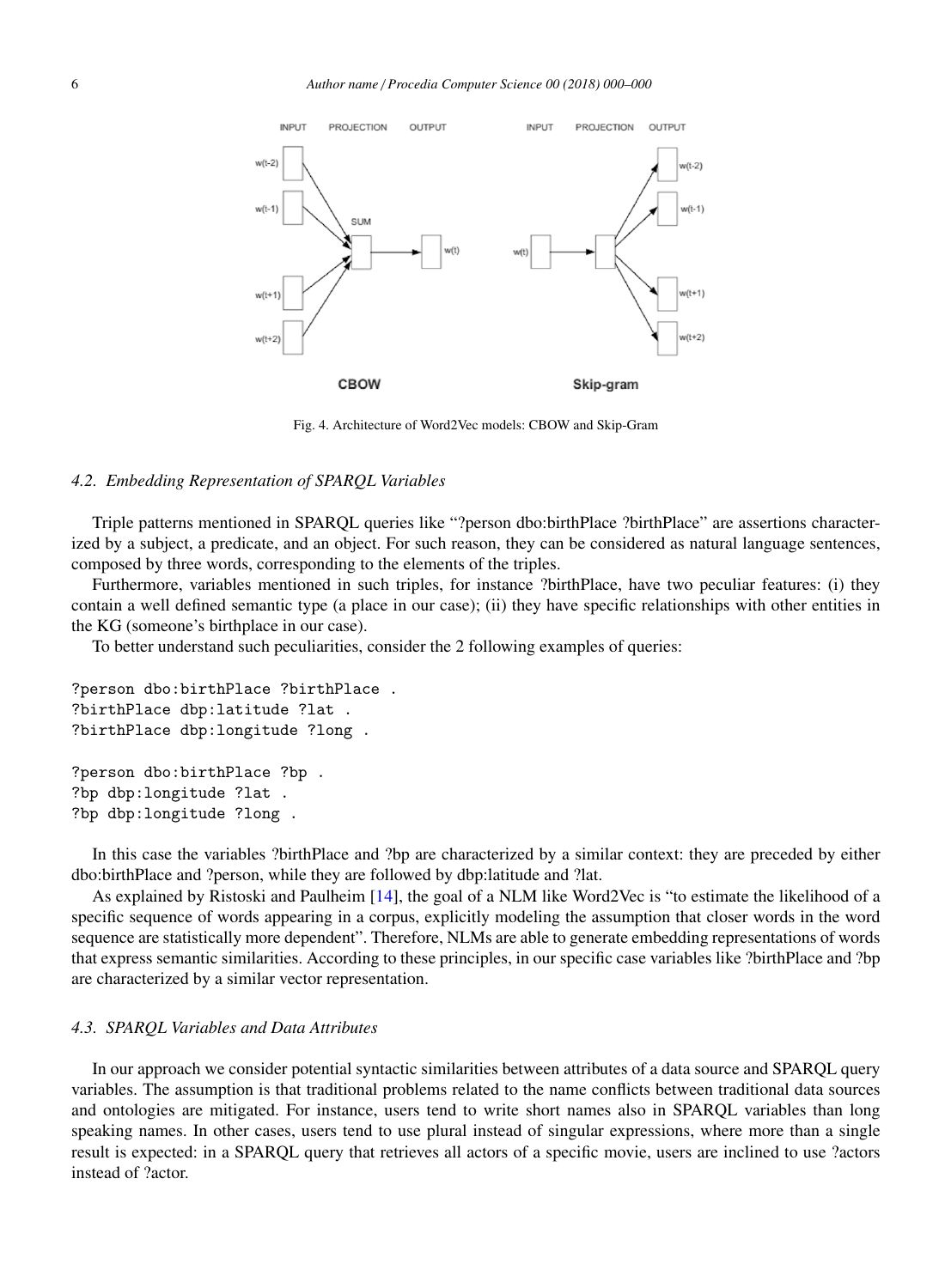

<span id="page-6-0"></span>Fig. 5. Modules and components of the pipeline for the generation of the semantic model

In the following Section we explain how the embedding representation of SPARQL queries and the syntactic similarities between such variables and the attributes of a data source can be exploited to produce SMs in a semiautomatic way.

## 5. Semantic Mapping Generation Process and Implementation

In this Section we illustrate all stages to generate a SM, exploiting SPARQL queries as training sentences for a NLM. Each stage is performed by different software modules that are shown in Fig. [5](#page-6-0)

#### *5.1. SPARQL Extractor*

The SPARQL Extractor module (1 in Fig. [5\)](#page-6-0) conducts a pre-processing stage in order to prepare a set of SPARQL queries as input of the NLM. To accomplish such goal, it uses three software components: the SPARQL Importer, the SPARQL Parser, and the SPARQL Enricher.

The SPARQL Importer downloads SPARQL queries made available by the LSQ project. Such SPARQL queries are published according to a specific ontology and can be retrieved from an endpoint available on the Web<sup>[7](#page-6-1)</sup>. The download process is performed through a pipeline of 3 different queries:

1. we retrieve all properties mentioned in the body of stored queries. The result of the query provides the URIs of properties (e.g., dbp:birthPlace);

<span id="page-6-1"></span><sup>7</sup> The LSQ SPARQL endpoint is available at: <http://lsq.aksw.org/sparql>.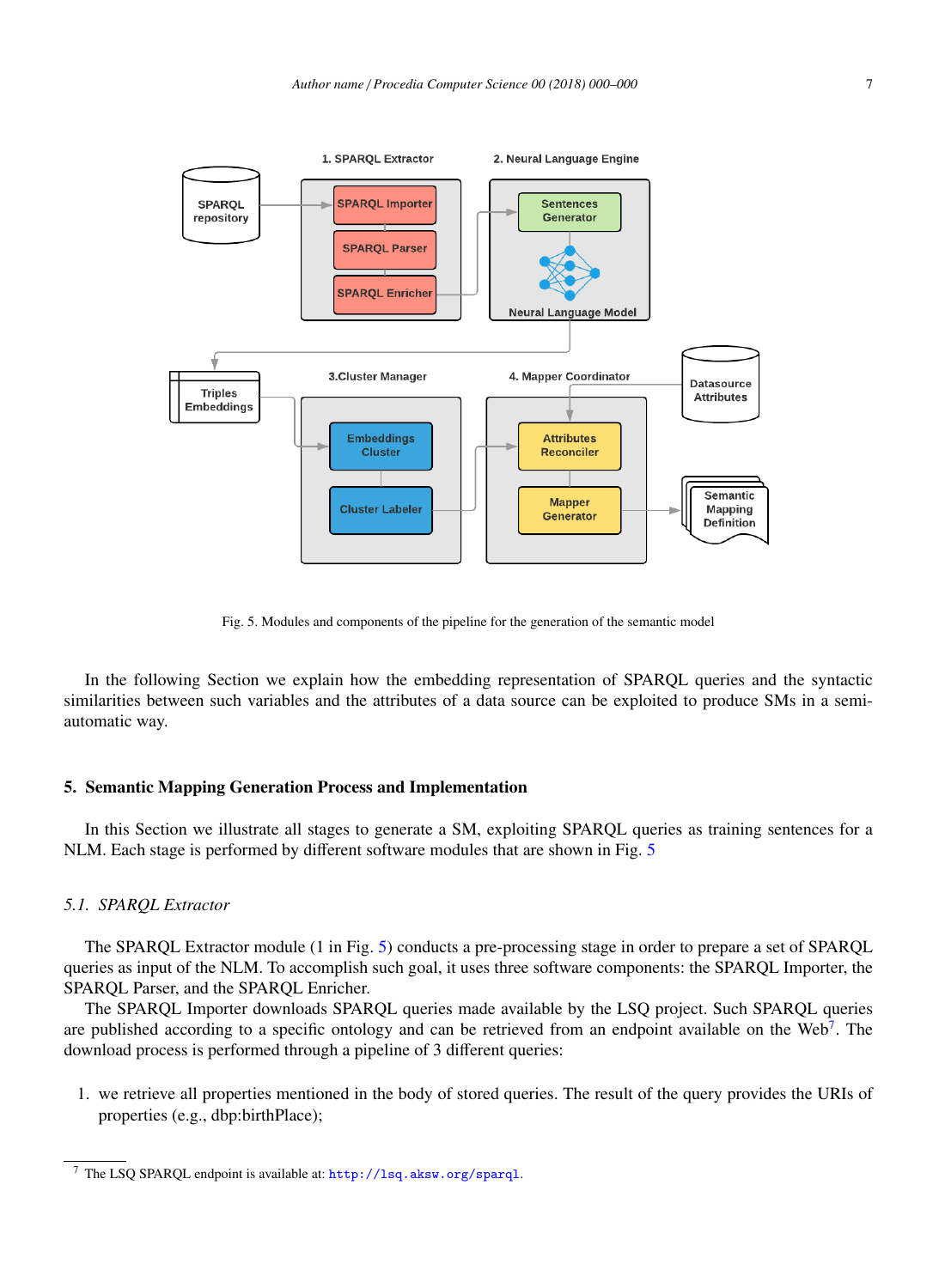- 2. we retrieve all URIs of queries data that contain such properties. For instance, the URI http://lsq.aksw.org/res/DBpedia-q135894 describes a query that contains the property dbp:birthPlace in the WHERE and in the OPTION clauses<sup>[8](#page-7-0)</sup>;
- 3. we retrieve the body of each query identified by a URI. Considering http://lsq.aksw.org/res/DBpedia-q135894, we are able to obtain the entire text of the query, exploiting the property http://spinrdf.org/sp#text defined by the LSQ ontology.

The SPARQL Parser component extracts triples from text of queries retrieved by the SPARQL component. Such triples are located inside the WHERE and the OPTION clauses, in which you can find for instance "dbpedia:Alessandro\_Manzoni dbo:birthPlace ?birthPlace". Triple patterns like this compose the training set for the NLM (see Section 4.2). The SPARQL Parser component is developed by means of SPARQL.js library<sup>[9](#page-7-1)</sup>.

Finally, the goal of the SPARQL Enricher is to harmonize the context of SPARQL variables that express the same semantics. To clarify the behaviour of this component, please consider the following triple examples:

dbpedia:Alessandro\_Manzoni dbo:birthPlace ?birthPlace .

```
dbpedia:Walter_Scott dbo:birthPlace ?birthPlace .
```
?person dbo:birthPlace ?birthplace .

In this case, the context of ?birthPlace and ?birthplace are not very similar, because the first one is included in sentences with different subjects: dbpedia:Alessandro Manzoni, dbpedia:Walter Scott. The third one, instead, is included in a sentence where ?person is the subject. Nevertheless, Alessandro Manzoni and Walter Scott are all concepts categorized under the DBpedia class Person (http://dbpedia.org/ontology/person).

The SPARQL Enricher component retrieves the label of the highest-level classes of the concepts mentioned in the SPARQL queries (in this case the label of the class http://dbpedia.org/ontology/person is "person") and adds a new triple for each concept. In our case, 2 new triples in the form ?person dbo:birthPlace ?birthPlace, are added to the training set.

## *5.2. Neural Language Engine*

The goal of the Neural Language Engine module (2 in Fig. [5\)](#page-6-0) is to assign an embedding representation to variables included in triples retrieved by the SPARQL Extractor. To perform this task, the module uses two software components: the Sentence Generator and the Neural Language Model.

The Sentence Generator component takes as input SPARQL triples and transform them in sentences to train the NLM. In details, the triple "dbpedia:Alessandro Manzoni dbo:birthPlace ?birthPlace", for instance, is treated as a sentence made of different words: (i) dbpedia:Alessandro Manzoni; (ii) dbo:birthPlace; (iii) ?birthPlace.

The NLM component generates the vector representation of the SPARQL variables, taking as input the sentences produced by the Sentence Generator. In our context, variables like ?birthplace and ?bp share a similar context and therefore they can be aggregate in the same cluster as it is described in the following stage.

## *5.3. Cluster Manager*

The objective of the Cluster Manager module (3 in Fig. [5\)](#page-6-0) is to assign a RML template<sup>[10](#page-7-2)</sup> to clusters built on the embedding representation of SPARQL variables. Unlike previous software modules that work fully automatically, the Cluster Manager needs user intervention to correct the results of the clustering process and the definition of the RML template. To achieve its goal, such module exploits two software components: the Embedding Cluster and the Cluster Labeler.

<span id="page-7-0"></span><sup>&</sup>lt;sup>8</sup> Including triples mentioned in the OPTION clause, we are able to extend the training set.

<span id="page-7-2"></span><span id="page-7-1"></span><sup>&</sup>lt;sup>9</sup> The GitHub repository of the tool is available at <https://github.com/RubenVerborgh/SPARQL.js/>

<sup>&</sup>lt;sup>10</sup> An RML template has essentially the same contents of the RML file reported in Section 2, except that some parts of the code are replaced by parameters whose content is filled by the Cluster Manager itself and by the Mapper Coordinator module described in the next Section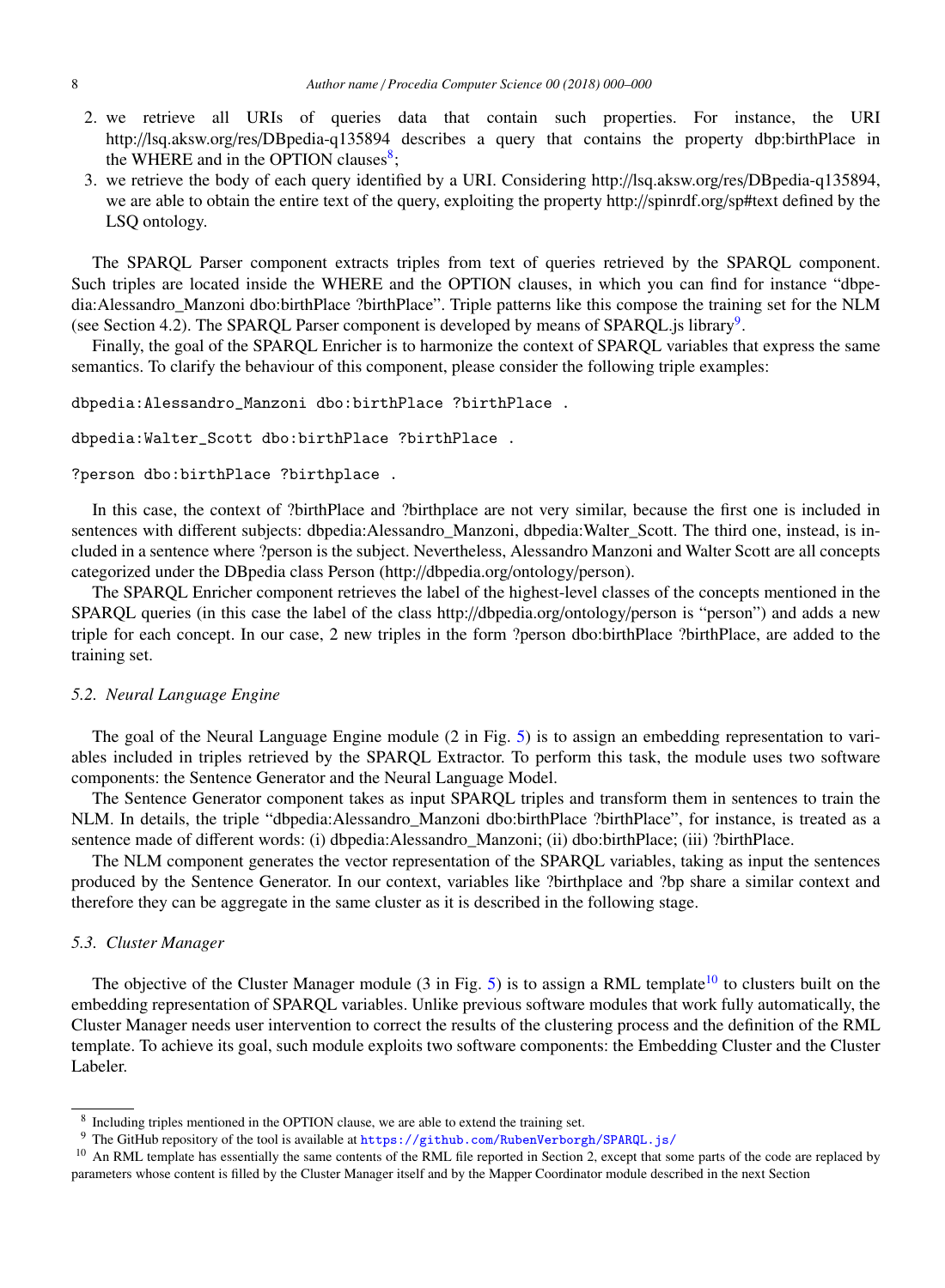The Embedding Cluster component aggregates vectors representing SPARQL variables located in a close proxim-ity, according to the cosine similarity<sup>[11](#page-8-0)</sup>. The algorithm used for the clustering is a combination between DBScan and K-means. At this stage, the user can adjust through a GUI the results of the clustering process in case of a wrong variables grouping.

The Cluster Labeler component provides to the user another GUI through which he can assign the RML templates according to the clusters generated by the previous component.

We provide an example of how the Cluster Manager module works. Consider the following example of different clusters of SPARQL variables created by the Embedding Cluster component:

- Cluster 1: ?person, ?p, ?people.
- Cluster 2: ?birthplace, ?birthPlace, ?bp, ?birth\_place.

On the basis of these clusters, the RML template is composed by 3 elements (see Fig. [6\)](#page-9-0):

- #[1] (in blue in Fig. [6\)](#page-9-0) assigns the semantic type dbpedia:Person to SPARQL variables ?person, ?p, ?people.
- #[2] (in red in Fig. [6\)](#page-9-0) assigns the semantic type dbpedia:Place to SPARQL variables ?birthplace, ?birthPlace, ?bp, ?birth\_place.
- $\bullet$  #[3] (in green in Fig. [6\)](#page-9-0) assigns the relation dbo:birthPlace between the just mentioned semantic types.

SPARQL variables are included in the RML template and they are directly linked with the reference element (in bold in Fig. [6\)](#page-9-0). The next module adds further information to the RML template that finally contribute to reconstruct the semantics of a data source.

#### *5.4. Mapper Coordinator*

The Mapper Coordinator module generates the SM (in the form of RML template) between the data source and the domain ontology. To reach this result, the module makes use of 2 different software components: the Attributes Reconciler and the Mapper Generator.

The Attributes Reconciler takes two inputs: (i) the RML template generated by the Cluster Manager module; (ii) the data source for which a domain ontology-base semantic reconstruction is needed. The goal of such component is to reconcile the variables mentioned in the RML template and the attributes of the data source, considering syntactic similarities. To map the single attribute to the correct cluster of variables we compute a score, comparing the median value of the normalized Levenshtein distances between the attribute and each element of the cluster. According to the highest value of this score, the component proceeds with the assignment.

To clarify this step, consider the table mentioned in Section 2 with the two columns "person" and "birthPlace" as a CSV file entitled "authors.csv". The Attribute Reconciler component compares the word "person" with all the variables mentioned in the RML templates: in our example case, it is compared with the Cluster 1 (?person, ?p, ?people) and the Cluster 2 (?birthplace, ?birthPlace, ?bp, ?birth\_place) defined in the previous Section. The attribute author is assigned to the first element of the RML template (#[1] (in blue in Fig.) with a specific score (see sm:score value in Fig. [6\)](#page-9-0). The same process is executed for the "birth\_place" attribute, that is assigned to the second element of the RML template (#[2] (in blue in Fig. [6\)](#page-9-0) with a specific score (see sm:score value in Fig. [6\)](#page-9-0).

<span id="page-8-0"></span> $\frac{11}{11}$  Cosine similarity is a measure of similarity between two non-zero vectors of an inner product space that measures the cosine of the angle between them.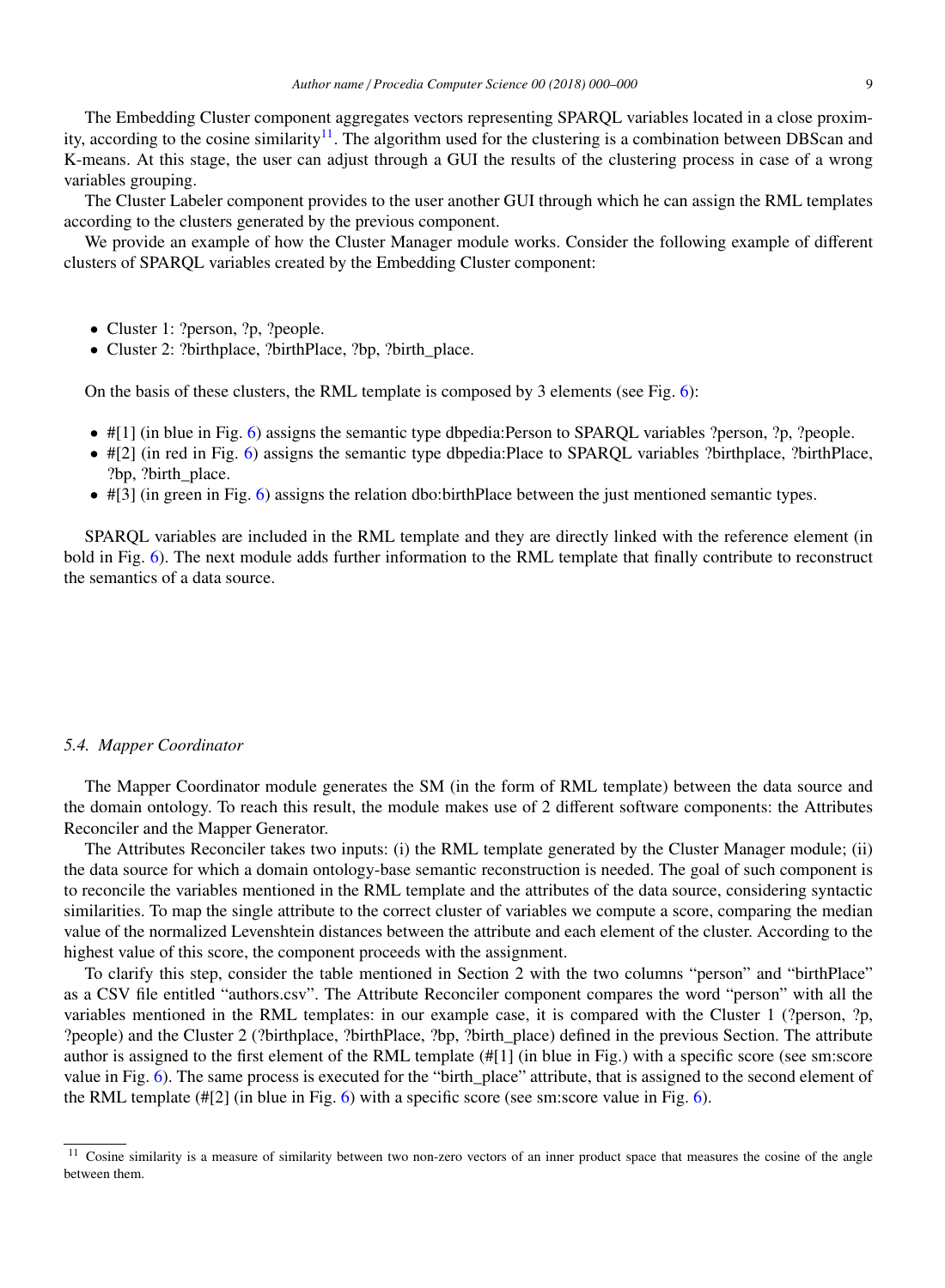

<span id="page-9-0"></span>Fig. 6. Example of RML template

## 6. Evaluation

## *6.1. Design*

The goal of our experiment is to measure the semantic accuracy of the SMs generated with our approach<sup>[12](#page-9-1)</sup>. As mentioned in previous Sections, the semantic accuracy can be defined as the closeness of the data values to a set of values defined in a domain considered semantically correct. For our purposes, we therefore compare the SM generated by our system with a SM produced by a domain expert on a specific field of knowledge. Assuming that the RML file of the SM produced by the domain expert is identified by DSM and the RML file of the SM generated by the system is identified by SSM, we compute the precision considering the intersection between the triples mentioned in the two RML files and the number of triples in the RML file created by the domain expert.

> $precision = \frac{triples(DSM) \cap triples(HSM)}{P}$ *triples*(*DS M*)

The precision value is between 0 and 1. For the evaluation of the semantic accuracy, we consider only the precision and not the recall metric, because domain experts can add much more RML triples to define the SM than a semi-automatic system, even if these are not specified in the original data source. For instance, they can include triples related to the description of an entity, using the property http://dbpedia.org/ontology/description of the DBpe-

<span id="page-9-1"></span> $^{12}$  The source code for the evaluation is available at  $\texttt{https://github.com/giuseppe1utia/semantics2018}$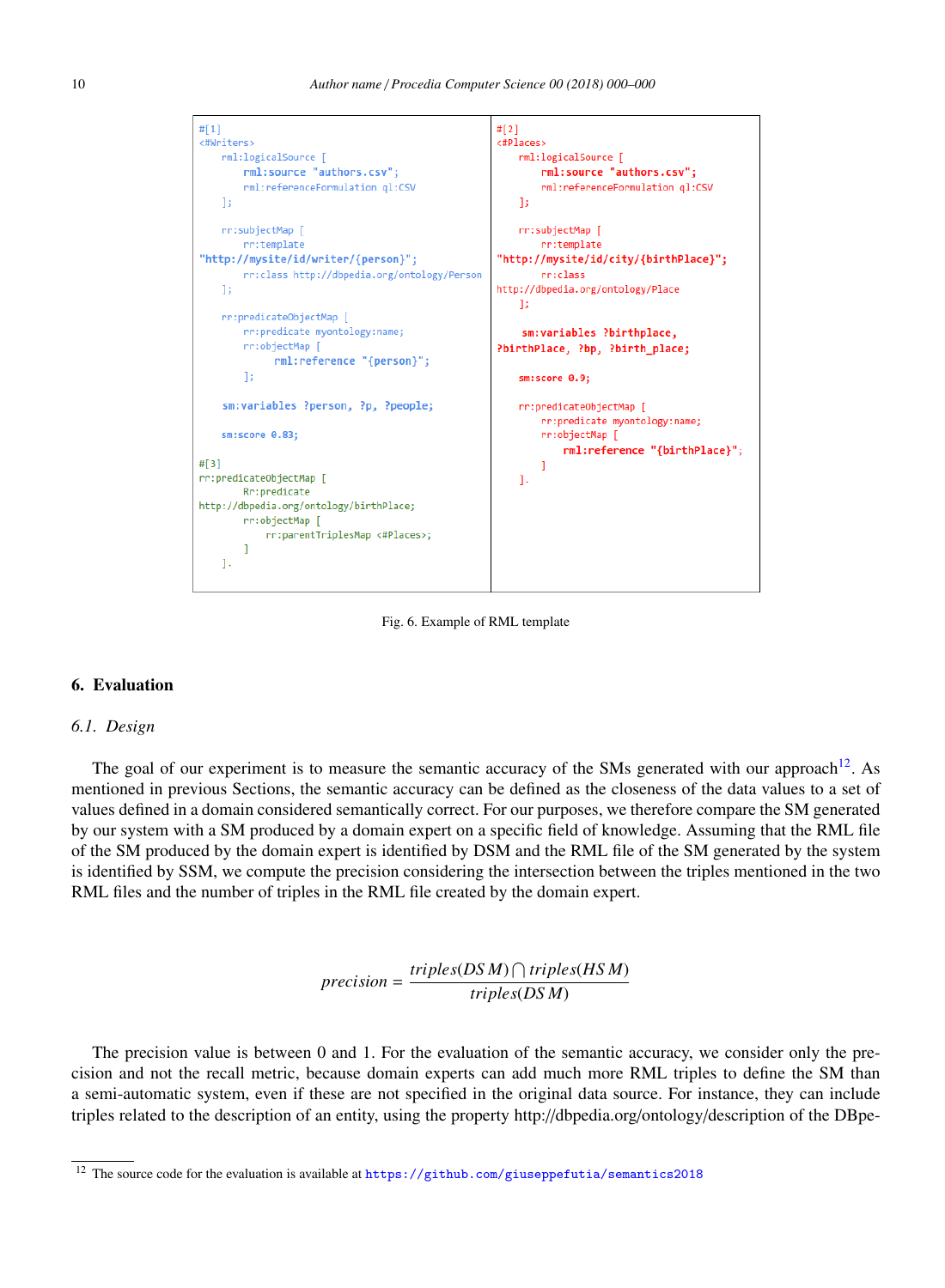dia ontology. Nevertheless, this new assertion includes additional information which is not strictly related to semantic accuracy, even though it may be useful to the user to better understand the meaning of a specific resource.

To reach their goal, human experts and our system share some details in order to avoid differences in RML triples that are not strictly related to the semantic mapping process. In particular, (i) they share knowledge about the ontology as starting point to create the SM, (ii) they share the root of the URI in order to create resources of concepts mentioned in the data source. To clarify this second point, assume that for identified entities in the data source: both the domain expert and the system have to use the URI http://mydomain/entities/\_NAME\_, where \_NAME\_ is the value of the attribute of the data source. In this way, we avoid to create differences in terms of RML triples not related to the semantic mapping process, that can lead to a decrease in the value of precision.

## *6.2. Data Sources*

To build the training set, we exploit SPARQL queries published by the LSQ project. Such project provides SPARQL queries performed on endpoints of different research projects: DBpedia<sup>[13](#page-10-0)</sup>, Linked Geo Data<sup>[14](#page-10-1)</sup>, Semantic Web Dog Food<sup>[15](#page-10-2)</sup>, British Museum<sup>[16](#page-10-3)</sup>. From SPARQL queries retrieved from LSQ, we were able to extract 427.186 triples. Each of this triple constitutes a training sample for the Word2Vec model.

For the SM generation task we decided to use only the DB pedia ontology<sup>[17](#page-10-4)</sup>, whose properties are the most used in the SPARQL queries.

To show the potential of our approach, we test the mapping process with 3 different data sources, that cover the same data using different attributes:

- 1. The Wikipedia infobox template for a person $18$ .
- 2. Web tables of the Famous Birthdays website<sup>[19](#page-10-6)</sup>.
- 3. Web tables of the Biography.com website $2^0$ .

All these data sources include the following data attributes:

| Table 1. Attributes of data sources reported in Wikipedia, Famous Birthdays.com, Biography.com |  |  |  |  |
|------------------------------------------------------------------------------------------------|--|--|--|--|
|------------------------------------------------------------------------------------------------|--|--|--|--|

| Wikipedia   | Famous Birthdays.com | Biography.com  |
|-------------|----------------------|----------------|
| name        | <b>NONE</b>          | name           |
| birth_date  | birthday             | birth date     |
| birth_place | birthplace           | place of birth |
| death_date  | death date           | death date     |
| death_place | <b>NONE</b>          | place of death |

## *6.3. Results and Discussion*

We report the precision value of the semi-automatic mapping generation process on the three specific cases:

- Wikipedia: 1
- Famous Birthday.com: 0.3

<span id="page-10-0"></span><sup>13</sup> Project website: <http://dbpedia.org>

<span id="page-10-1"></span><sup>14</sup> Project website: <http://linkedgeodata.org>

<span id="page-10-2"></span><sup>15</sup> Project website: <http://data.semanticweb.org>

<span id="page-10-3"></span><sup>16</sup> Project website: <http://bm.rkbexplorer.com>

<span id="page-10-4"></span><sup>&</sup>lt;sup>17</sup> More information on the DBpedia ontology is available at: <http://wiki.dbpedia.org/services-resources/ontology>.

<span id="page-10-5"></span><sup>18</sup> More information at: [https://en.wikipedia.org/wiki/Template:Infobox\\_person](https://en.wikipedia.org/wiki/Template:Infobox_person)

<span id="page-10-6"></span><sup>19</sup> More information at: <https://www.famousbirthdays.com>

<span id="page-10-7"></span><sup>20</sup> More information at: <https://www.biography.com>